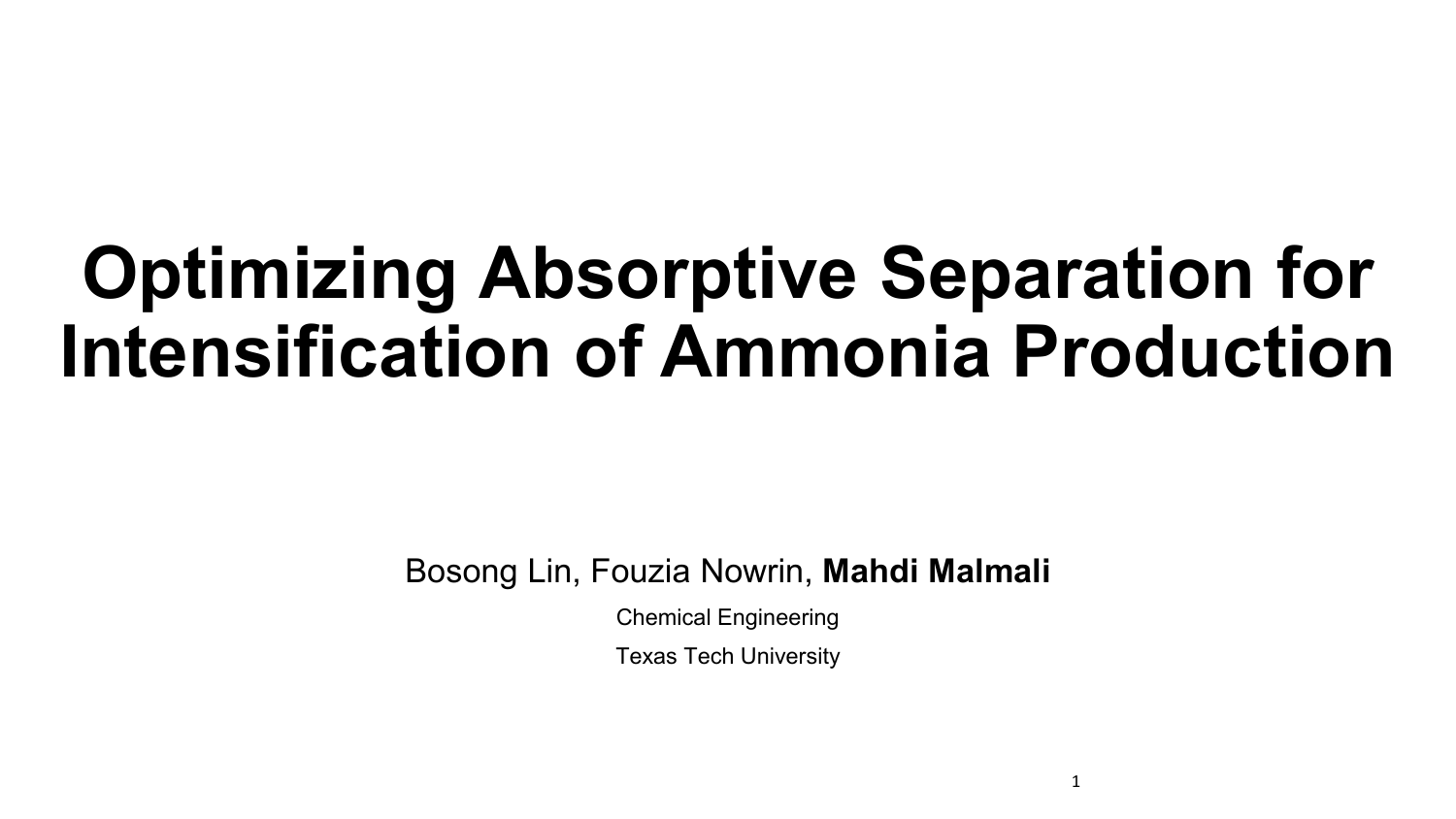## **Deceptively Simple, yet Complex**

**Small, Distributed, Modular Processes on Demand** 



**Reaction-Condensation** 



*Industrial & Engineering Chemistry Research 55.33 (2016): 8922-8932. ACS Sustainable Chemistry & Engineering*, 6.1 (2018): 827-834.

*Catalytic ammonia synthesis: fundamentals and practice*. Springer Science & Business Media, 2013.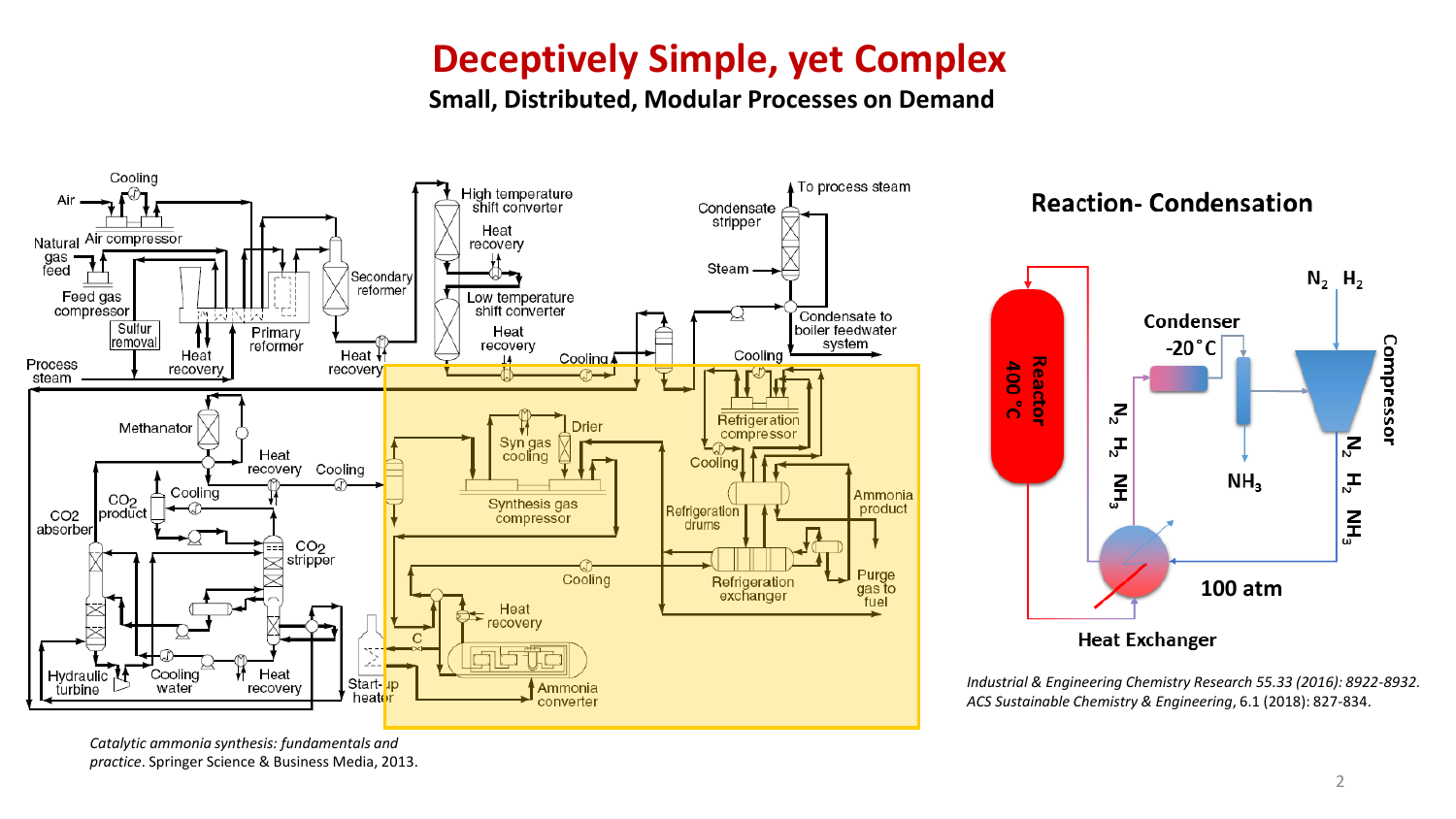## **RXN-CON vs. RXN-ABS**





*Industrial & Engineering Chemistry Research*, 55.33 (2016): 8922-8932. *ACS Sustainable Chemistry & Engineering*, 6.1 (2018): 827-834.

 $MgCl<sub>2</sub> + NH<sub>3</sub> \longrightarrow$   $Mg(NH<sub>3</sub>)Cl<sub>2</sub>$  $Mg(NH_3)Cl_2 + NH_3 \rightleftarrows Mg(NH_3)_2Cl_2$  $Mg(NH_2),Cl_2 + 4NH_3 \longrightarrow Mg(NH_2)_6Cl_2$ 

*The Journal of Physical Chemistry C*, *118*(42), (2014): 24349-24356.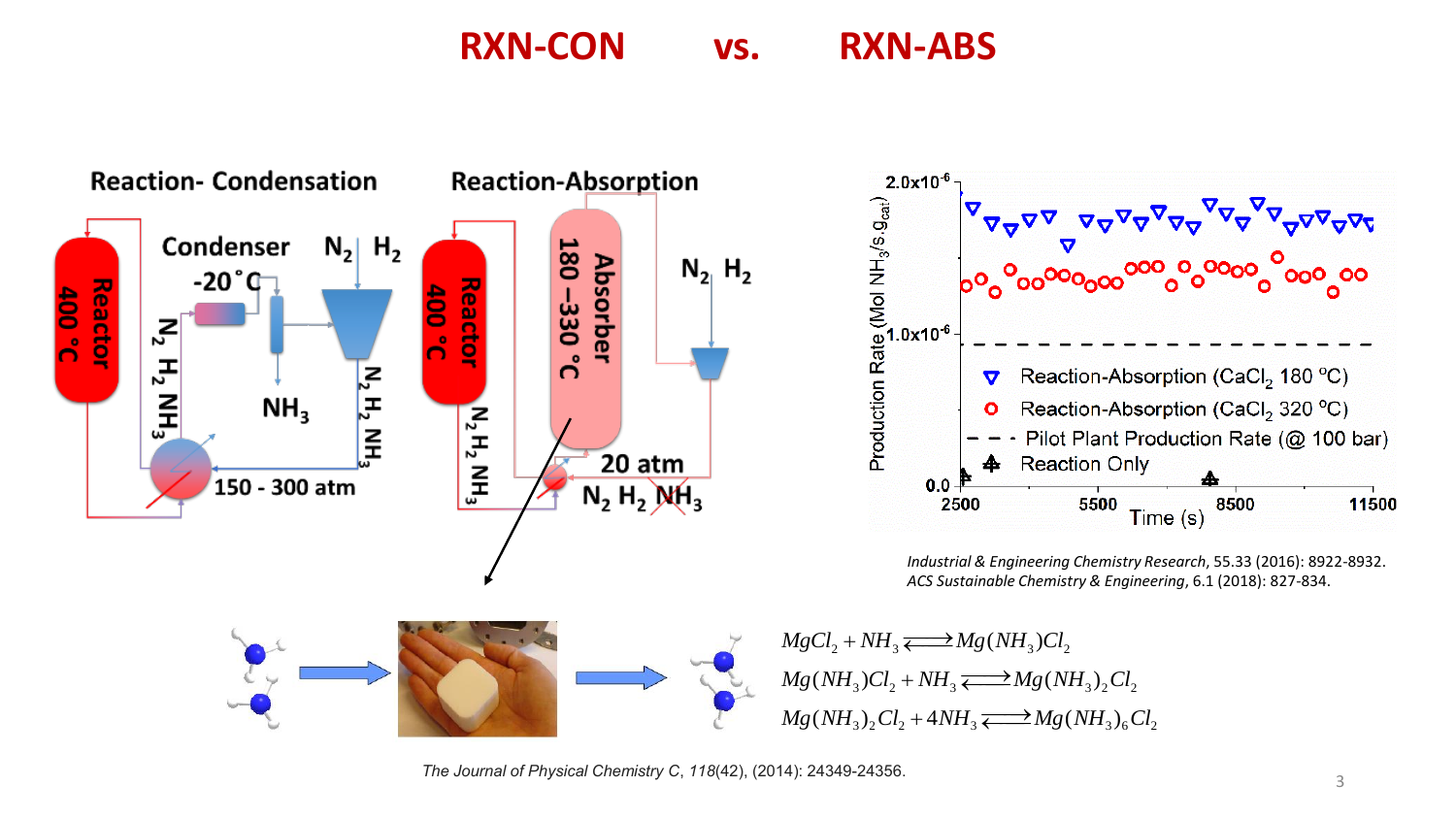### **In Reaction-Absorption, Reaction Temperature has Big Little Effect on the Production Rate**



*ACS Sustainable Chemistry & Engineering*, 6.1 (2018): 827-834.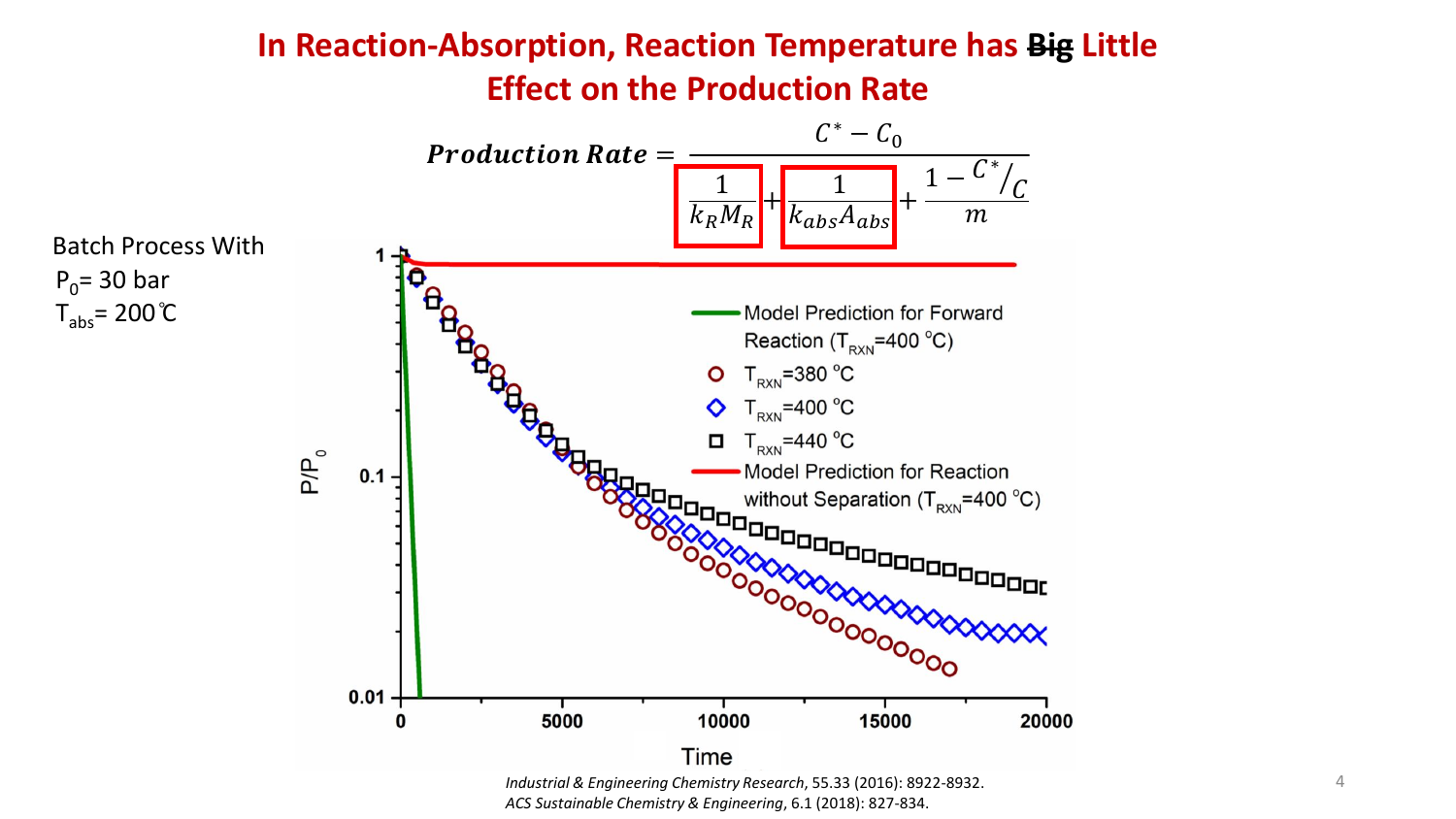## **Preliminary thoughts on:**

- How to produce 20,000 metric tons of ammonia annually, with reaction-absorption ?
- What is the energy requirement?
- What is the footprint for such facility?
- What is the lowest pressure for a viable process? And more …

We should first learn from the conventional RXN-COND process!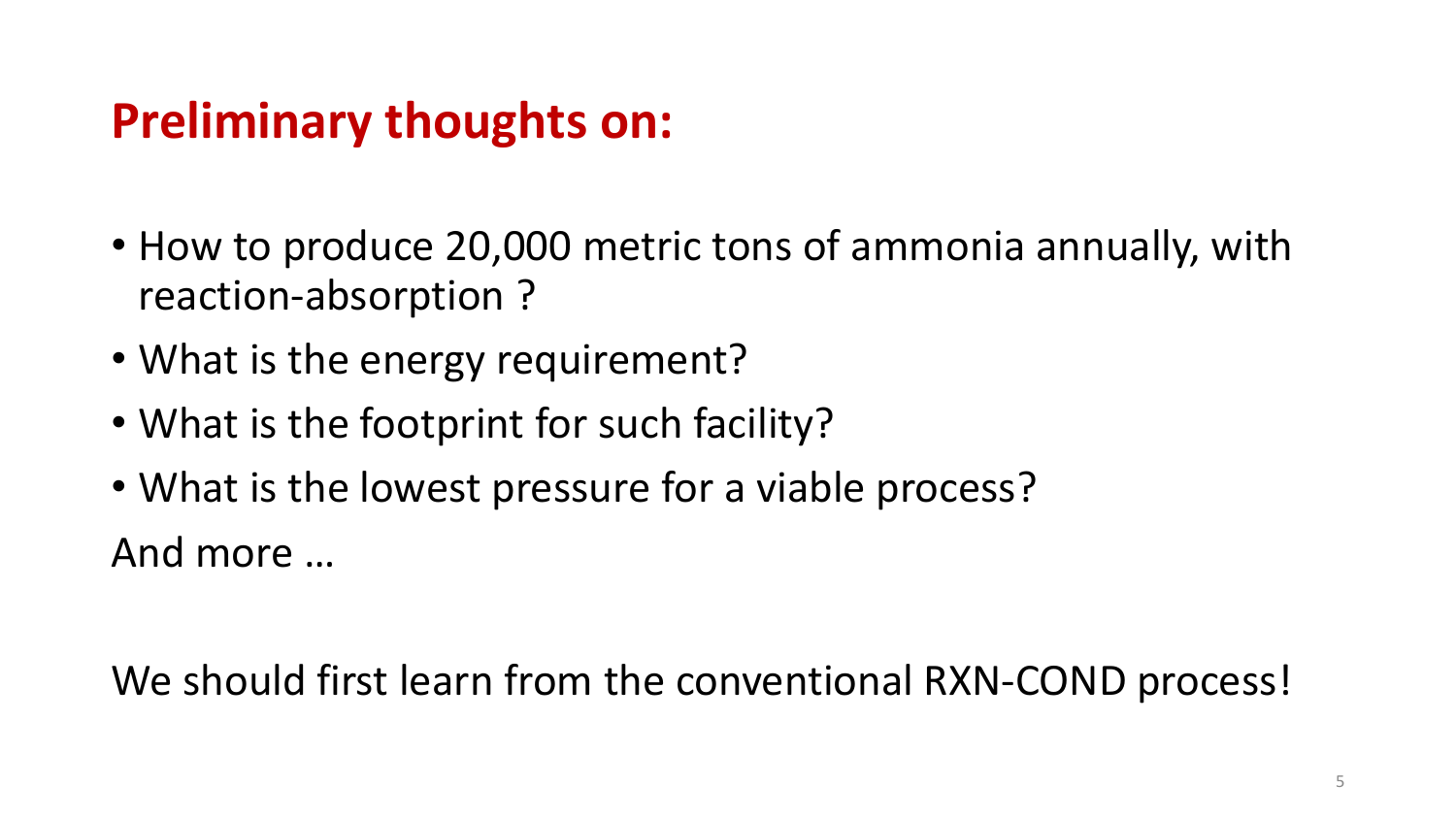### **RXN-COND as Base Case:**

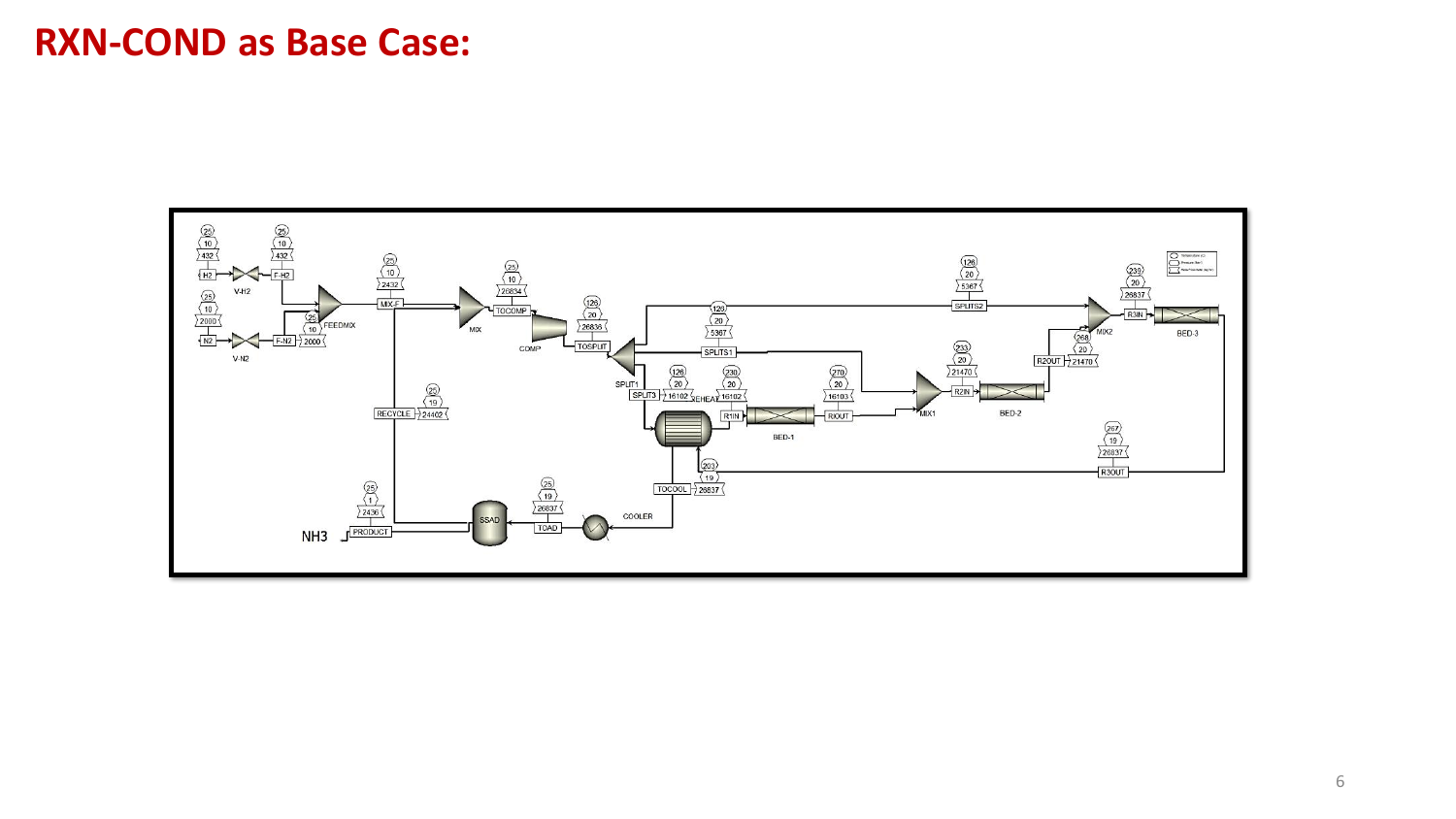### **Low Pressure RXN-ABS Process Simulation**



#### **Heat Integration is KEY!**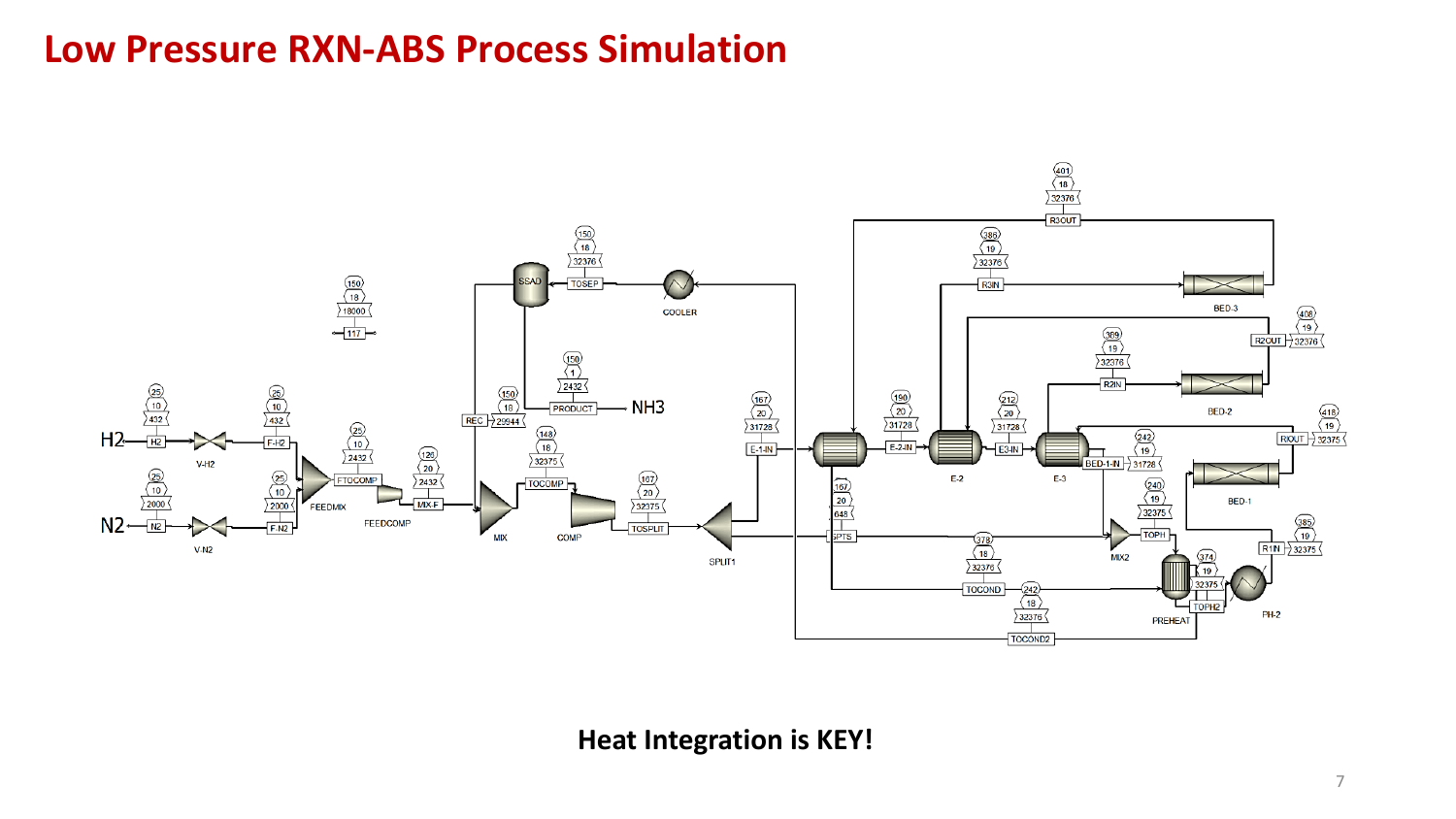## **Conclusion:**

**Strategies to Improve Haber-Bosch Process** 

1- Lower Pressure (depends)

## 2- Better Separation/Better Sorbents

- Support-free, stable absorbent, and more complete separation

## 3- Better Catalysis (Not Key Here) should be considered

- More active catalyst at lower temperature benefits low pressure processing